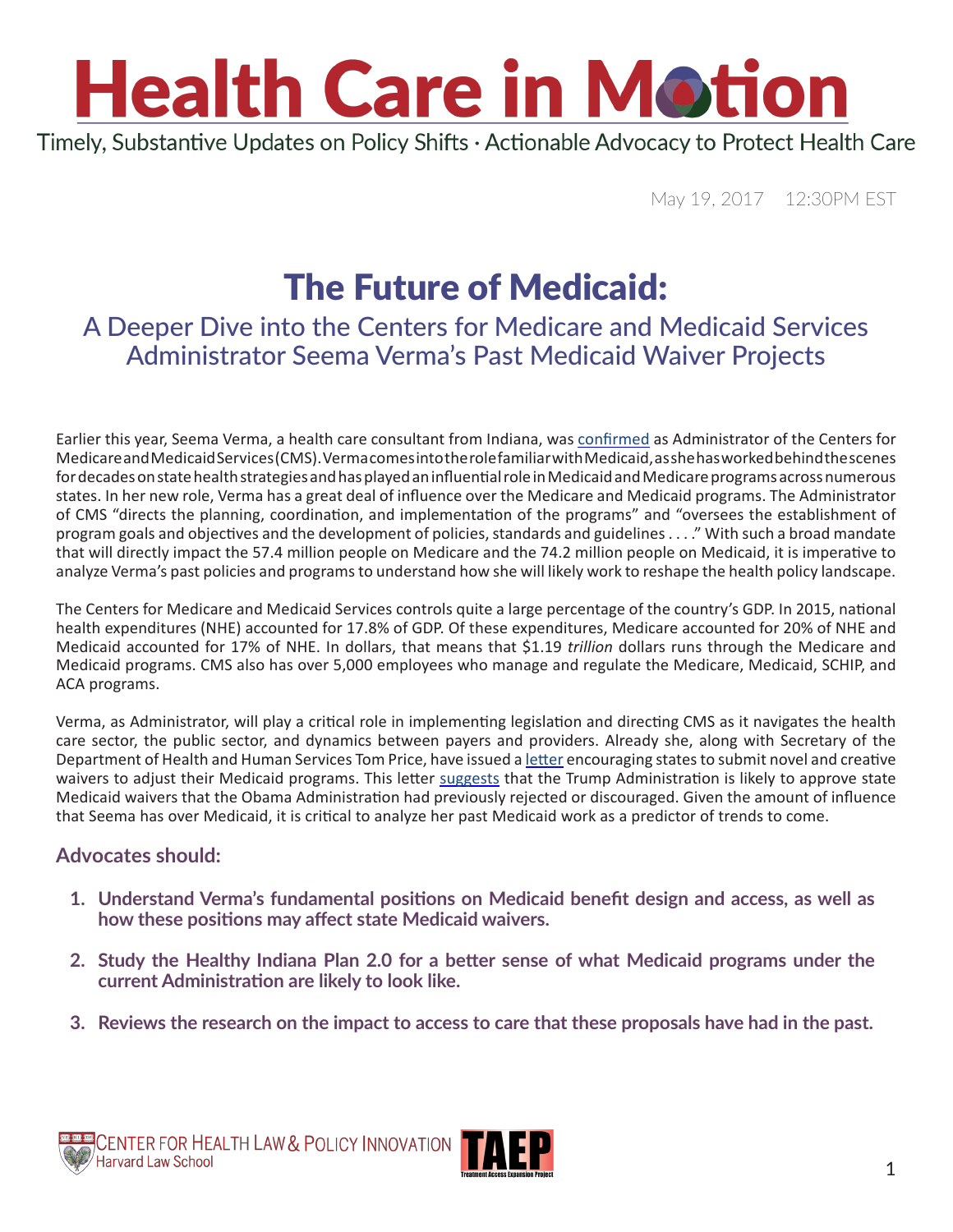#### **Seema Verma: Background on the New Administrator**

Verma had been involved in the design of numerous Medicaid programs before her appointment as CMS Administrator. After graduating from Johns Hopkins with a Master's degree in Public Health, Health Policy & Administration, Verma worked for several health focused organizations before founding [SVC, Inc.](http://www.svcinc.org/our-expertise/medicaid.html), a consulting company that specializes in national health policy. Through SVC, Inc., Verma has been integrally involved in redesigning or reforming Medicaid programs in Iowa, Ohio, Kentucky, Tennessee, and, most notably, in Indiana. In many of these states, she has focused on developing and implementing [Section 1115 waiver programs](https://kaiserfamilyfoundation.files.wordpress.com/2013/01/8196.pdf) for states looking to circumvent some of the traditional Medicaid requirements.

Verma has written on her approach to novel Medicaid structures for the *Health Affairs Blog*, first in [2008](http://healthaffairs.org/blog/2008/05/01/indiana-health-care-reform-amidst-colliding-values/) and second in [2016](http://healthaffairs.org/blog/2016/08/29/healthy-indiana-2-0-is-challenging-medicaid-norms/). Both posts provide insight into Verma's philosophy when it comes to new Medicaid benefits proposals and, therefore, provide advocates with insight as to what to expect from CMS now that she is at the helm. In 2008, Verma wrote that she viewed the Healthy Indiana Plan (HIP) as a combination of the traditionally "diametrically opposed themes in American society of individualism and a Judeo-Christian ethic." Verma sees HIP as allowing individuals to make their own choices while still taking care of society's most vulnerable populations. She argues that entitlement programs, such as Medicaid, can be successful if the following lessons are kept in mind: 1) inaction exacerbates problems faced by the uninsured; 2) it is possible to choose reforms that increase personal responsibility and take advantage of market incentives; 3) entitlement programs can be fiscally responsible; and 4) that bi-partisan support and compromise are essential to success.

In late 2016, Verma penned a second blog post that described the Healthy Indiana Plan 2.0 (HIP 2.0) as "the most significant departure from traditional Medicaid ever approved by the Center for Medicare and Medicaid Services." HIP 2.0, she explains, focuses on a "consumer-driven approach" in light of the fact that "able-bodied adults need coverage, but not the same set of policy protections" as vulnerable populations like those who are aged, blind, disabled, or who have incomes below the poverty line. Verma describes several key features of HIP 2.0 that, in her view, embody these consumer-driven ideals. For example, Verma argues that a monthly premium payment "respects the dignity of each member by setting a fair expectation of personal investment and engagement in his or her own well-being." Verma believes that an emphasis on continuous care leads to more effective disease management and prevention, and structures her program to incentivize this care with stiff penalties for those without continuous care.

#### **An Overview of the Healthy Indiana Plan**

HIP 2.0 was one of Verma's most recent and high profile Medicaid projects as an executive with SVC. Originally, Verma, a long-time resident of Indiana, was the architect in the design and implementation of HIP, which was a notable Medicaid program because it required participants to pay a small monthly fee as a premium. After the outcome in *National Federation of Independent Business (NFIB) v. Sebelius*, which changed Medicaid expansion from a mandatory to a voluntary program, Verma worked with then-Governor Michael Pence to create HIP 2.0. The largest difference between HIP and HIP 2.0 is that HIP 2.0 expanded access to Medicaid to a larger percentage of Indiana residents. Both programs demonstrate a commitment to conservative ideals that emphasize personal responsibility to the point that it may hamper access to care.

HIP 2.0 implements several ideas that have been championed by conservatives as reform to Medicaid. Key elements of HIP 2.0 include:

- *•* **High deductibles paired with health savings accounts**. HIP 2.0 members have a deductible of \$2,500 and are given a "POWER" account with \$2,500 in it. These POWER accounts function similarly to health savings accounts—members pay for their deducible out of these accounts and, after their deductible is met, the plan covers future claims.
- *•* **A requirement that enrollees seeking HIP Plus coverage make monthly premium payments of 2% of their**

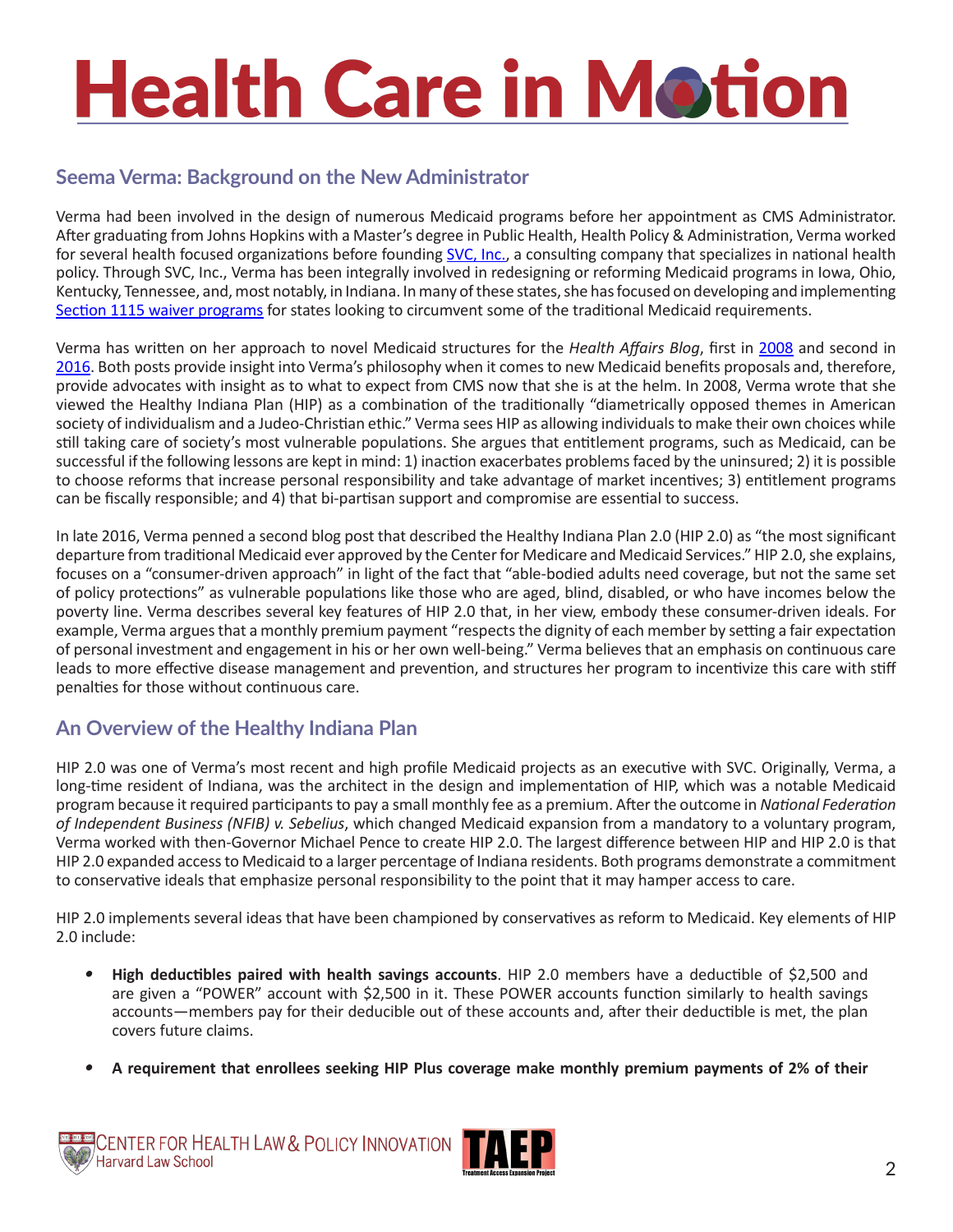**income**. HIP Plus is coverage for those between 100 and 138 percent of the poverty line (other people are enrolled in HIP Basic although they can choose to enroll in HIP Plus). The premiums paid by HIP Plus enrollees are viewed as contributions to individuals' POWER accounts and, in Verma's view, incentivizes cost-conscious decisions about health care. An important aspect of this program is the consequences of nonpayment. If individuals do not pay these contributions, they are terminated from the plan and must wait six months to reenroll. Individuals below the federal poverty level who are terminated from the HIP Plus plan will be transferred to HIP Basic, which excludes vision and dental coverage *and* involves co-payments for services.

*•* **Incentives to encourage appropriate care use**. Retroactive care for individuals who are sick upon enrollment is not covered under this plan. Further, the plan discourages individuals from using emergency facilities for what the plan calls "inappropriate use" through a co-payment that begins at \$8 and rises to \$35 for subsequent "inappropriate use." HIP 2.0 encourages individuals who are unsure of whether an emergency room visit is appropriate to call a 24-hour hotline to discuss their health situation with a nurse.

When discussing HIP 2.0, Verma states that "while HIP has never touted itself as some sort of national silver bullet, it continues to serve as an example for states having similar interest in re-aligning Medicaid with the broader objective of individual empowerment." This line, if nothing else, illustrates the importance that HIP 2.0 plays in the Medicaid landscape, and why it is important for advocates outside of Indiana to be familiar with it. For example, Kentucky has, over the past year, revamped their Medicaid program by modelling it after HIP 2.0, with Kentucky Governor Bevin saying "[HIP 2.0] is a model that we are going to copy . . . . I am not above copying what other people are doing well." Verma has been very consistent in her policy views and the types of programs she designs, and her new role as Administrator will only further burnish the reputation of HIP 2.0 as a Medicaid template for other conservative states to follow.

#### **Implications of the Healthy Indiana Plan**

Advocates should make sure they understand the impact on access to care of three aspects of HIP 2.0. First, a combination of a high deductible and health savings account was pioneered for Medicaid in Indiana and is quickly gaining in popularity in other states. Second, charging premiums or asking for contributions for Medicaid or Medicaid-equivalent plans is an innovative strategy, but one that could create barriers to access to care. Third, incentivizing appropriate delivery systems by charging fees for inappropriate uses of emergency rooms is also gaining in popularity but may also form a barrier to access to care.

#### **High Deductibles Coupled with Health Savings Accounts**

HIP 2.0 provides all enrollees with HSA accounts, called POWER accounts, along with a matching deductible, under the theory that when people have autonomy over their health care decisions, they make stronger decisions. Theoretically, the POWER accounts offered by the Indiana government would cover the entire deductible since the deductible of \$2,500 is the same as the POWER account ceiling of \$2,500. These accounts are funded by a combination of (mostly) state and (partially in the case of HIP Plus) member contributions. As such, individuals would be incentivized to take ownership of their own health care but would not be paying out-of-pocket for services that they could not afford. This dynamic relies on a key assumption—that individuals are aware of their POWER accounts and are utilizing them appropriately. HIP 2.0 members were asked whether they were aware of their POWER accounts in an [interim report](https://www.medicaid.gov/medicaid-chip-program-information/by-topics/waivers/1115/downloads/in/healthy-indiana-plan-2/in-healthy-indiana-plan-support-20-interim-evl-rpt-07062016.pdf) required by CMS. Approximately 60% of members (66% of HIP Plus members and 46% of HIP Basic members) reported that they had heard of POWER accounts. Those who reported hearing of these accounts were then asked if they had POWER accounts—72% of HIP Plus members and 76% of HIP Basic members said that they had accounts.

The implications of these statistics are twofold. First, at an institutional level, individuals are not receiving the information that they need to fully take advantage of this benefit structure. Individuals cannot take ownership of their care if they don't



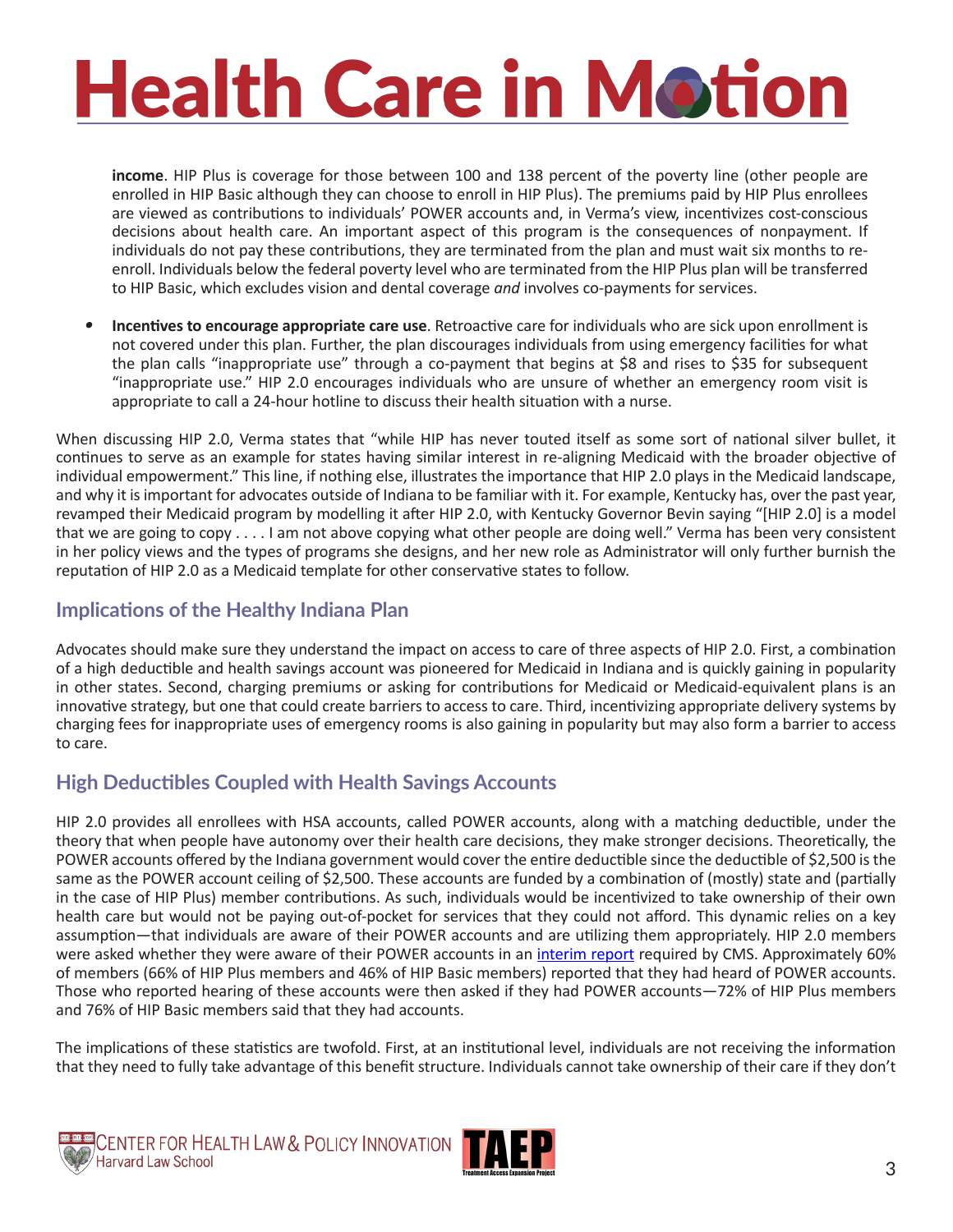realize that there is ownership for them to take. Second, if individuals do not know that they have POWER accounts to offset their deductibles, they may be offsetting their deductibles with other sources of income. These individuals, through their lack of awareness of the POWER accounts, are being made worse off as they are, as a result, putting up to \$2,500 of their own money into their deductibles, lowering their spending power in other areas of their lives.

Additionally, there may be other concerns with enrolling lower income individuals in high deductible health plans. Most [research](http://www.rand.org/pubs/technical_reports/TR562z4/analysis-of-high-deductible-health-plans.html) done on high deductible health plans has determined that individuals use less health care when they have a higher cost-sharing component, with studies measuring the reduction in spending from 2% to 15% depending on the study. Studies have also found that coupling a high deductible health plan with a health savings account (like the POWER accounts) may lead to less of a decrease in spending. For individuals living with chronic illnesses and disabilities, a decrease in health care spending can translate to lower utilization of services needed to appropriately manage their conditions.

As the high deductible health plan with a savings account becomes an increasingly popular structure, advocates should make sure they understand the impact that this benefit design could have on vulnerable individuals. This structure raises some serious access to care concerns regarding individuals who are lower income and living with chronic illnesses and disabilities. Advocates should work to educate their state policy makers on this issue, and closely monitor any upcoming Section 1115 waivers to see if their states are attempting to adopt this structure.

#### **Required Premiums from Enrollees**

A second important element of HIP 2.0 is the fact that many enrollees must make at least some sort of financial contribution to their POWER accounts to increase personal responsibility. A study of HIP 2.0 specifically has found that more than 90% of people in the program can make their monthly contributions. The same study found that about half of these individuals worried about their ability to pay their contributions (ranging from \$3–\$25 a month). Verma states that having these premiums increases the dignity of each individual person—however it is unclear whether the premium requirements achieve that goal or require enrollees to find alternate sources of funding. An *Indiana Star* report *[claimed](http://www.indystar.com/story/news/2016/02/01/indiana-tests-charging-medicaid-patients-monthly-contribution/79520120)* in early 2016 that at least some Indiana hospitals were helping HIP 2.0 recipients pay these premiums if there was any indication that the enrollee would have trouble paying the fee themselves.

Outside of HIP 2.0, academics have researched whether contributions of Medicaid users were helpful. Typically, states cannot charge premiums for Medicaid users—Indiana received a partial exemption from this requirement through their Section 1115 Waiver. In 2013, the Kaiser Family Foundation (KFF) put together a [summary](https://kaiserfamilyfoundation.files.wordpress.com/2013/02/8417-premiums-and-cost-sharing-in-medicaid.pdf) of research on premiums and cost-sharing for Medicaid. These observations were made based on analyses done of Medicaid systems in Oregon and Utah, which both increased premiums and cost-sharing for Medicaid recipients in 2003. Overall, according to KFF, premiums act as barriers to obtaining or maintaining coverage. Further, while states may experience short term cost-savings as a result of low-income groups being uninsured, these people will eventually be cared for by higher cost health care safety-net systems. Five studies done on these states and several others found that premiums decreased participation in Medicaid programs. A survey of former enrollees in Oregon found that premiums were a key factor in individual's decisions to drop their coverage. These individuals would typically not find coverage elsewhere and, as a result, would become uninsured. Another [study](http://www.dupontfund.org/wp-content/uploads/2015/12/brief2-proposed-premiums-for-children-and-families.pdf) demonstrated that premiums decreased Medicaid enrollment in eleven states that have experimented with it.

While states have the autonomy to add premiums to their Medicaid programs, the trade-off between "personal responsibility" and access to care is clear. These programs *do* decrease enrollment and those who de-enroll because of this cost barrier end up being uninsured. Advocates should be familiar with these studies, and the experiences in states such as Indiana, Oregon, and Utah. As more states submit Section 1115 waivers that incorporate premiums, it will be important for advocates to educate their policymakers on the negative impact premiums can have on access to care for lower income, vulnerable individuals.